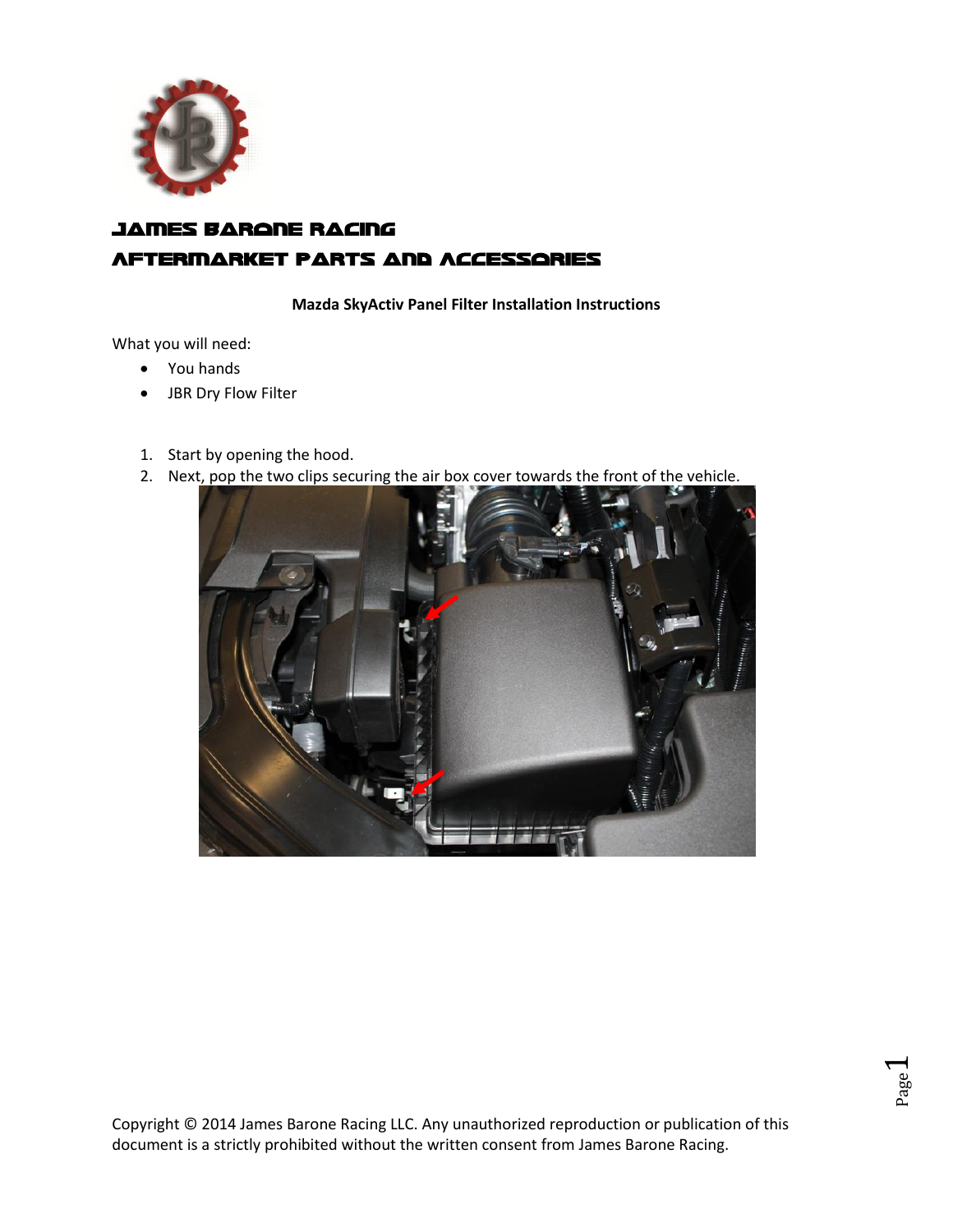3. Pull the cover slightly towards the front of the vehicle while also raising the cover to expose the OEM paper filter. Reach in and remove the paper filter.



4. After removing the OEM paper filter, install your new JBR Dry FLow Filter in its place. Ensure the rubber seal of the filter is laying properly in the base of the air box.



Copyright © 2014 James Barone Racing LLC. Any unauthorized reproduction or publication of this document is a strictly prohibited without the written consent from James Barone Racing.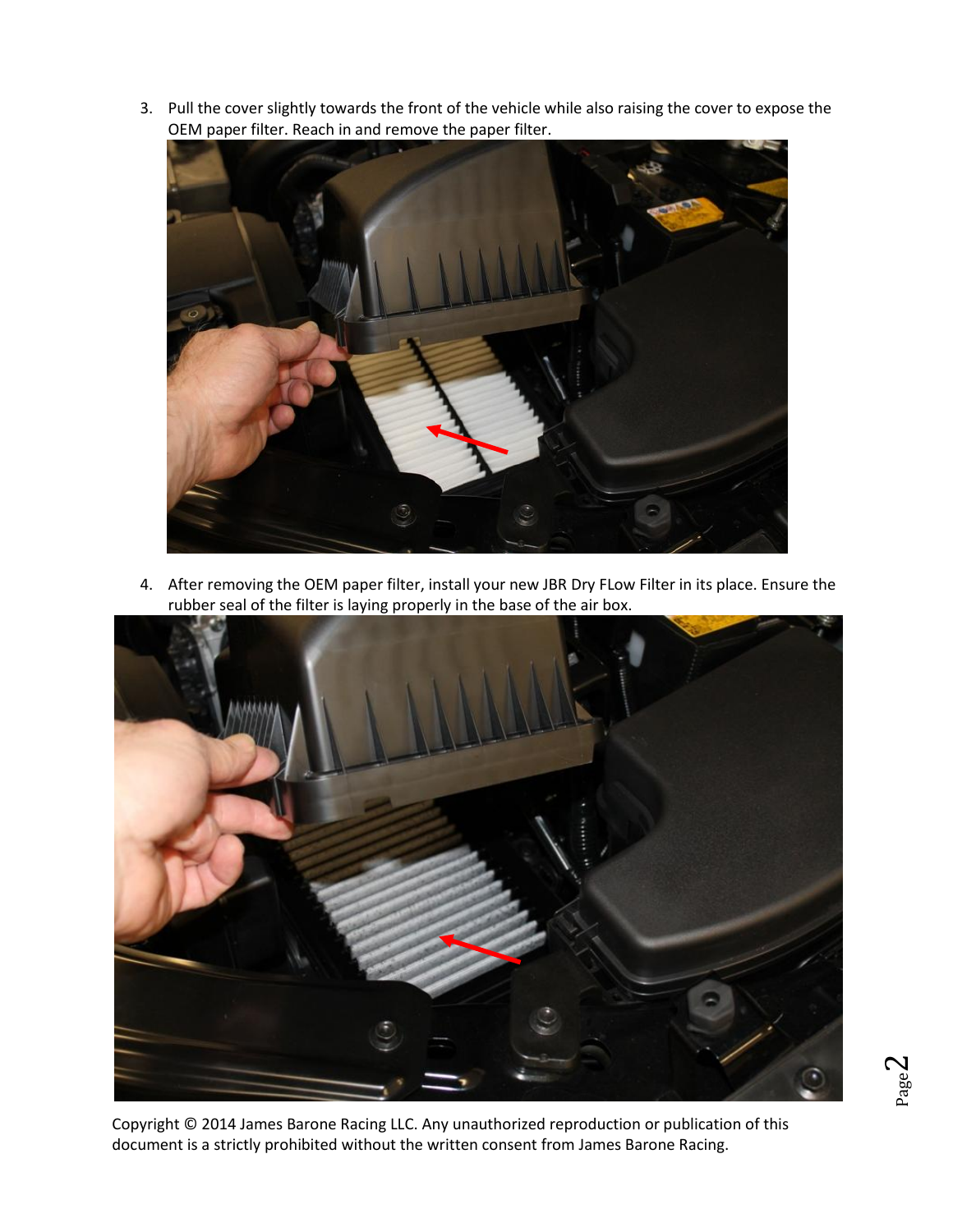- 5. Next, re-secure the cover to the bottom of the air box.
	- $\triangleright$  Note... There are little tabs at the rear of the cover that must index with holes on the bottom box.
	-
- 6. Once the air box cover is properly in place fasten the two clips on the front of the air box.

7. Next apply the warning decal to the top of the air box. The top should be clean and dry prior to applying the decal. Using some alcohol will do the trick. Peel the backer of the decal and apply the decal to the top of the air box. Rub it several times to get the decal to adhere and carefully remove the transfer tape.



Page ო

Copyright © 2014 James Barone Racing LLC. Any unauthorized reproduction or publication of this document is a strictly prohibited without the written consent from James Barone Racing.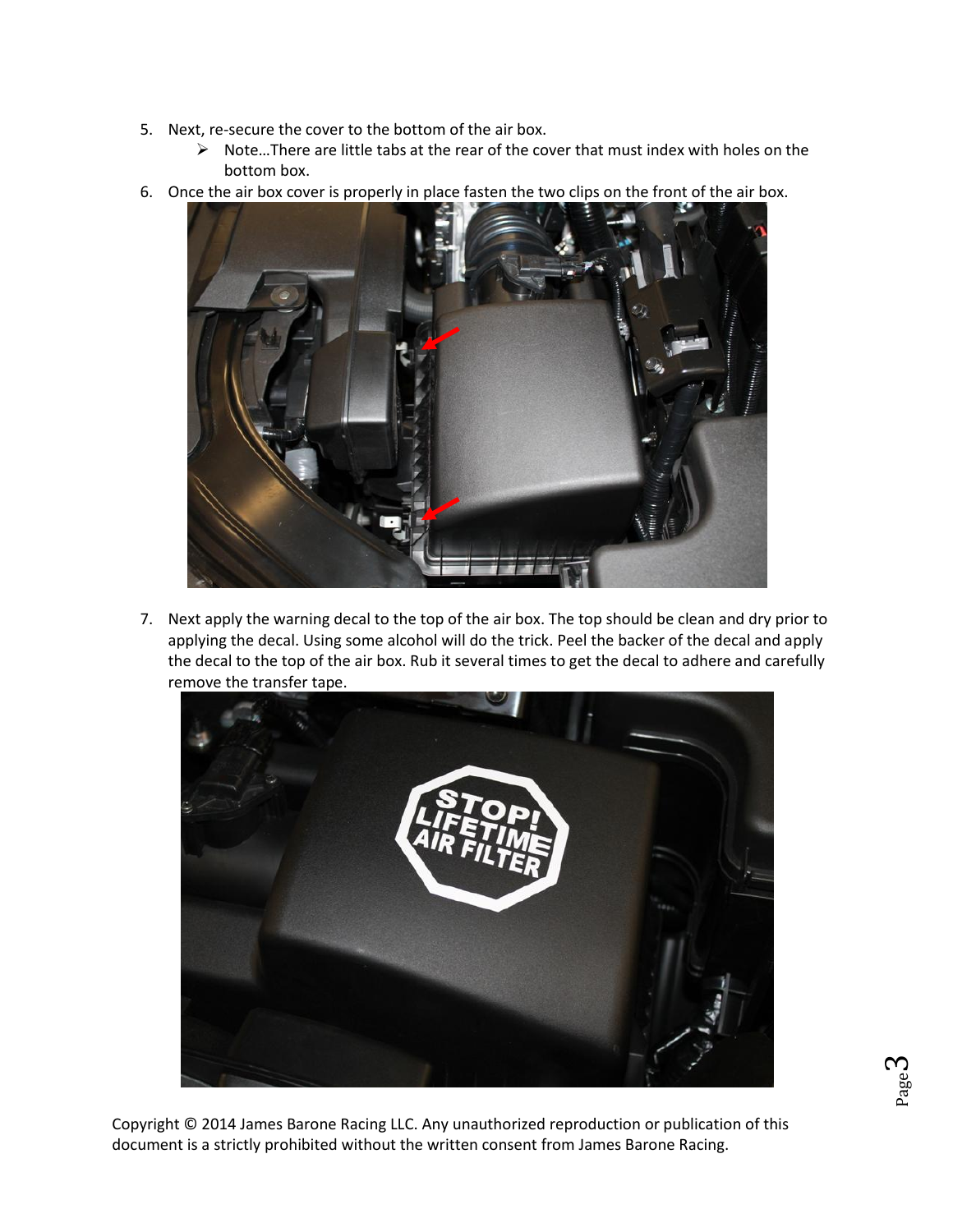# **CONGRATULATIONS! You've completed the installation of your new JBR Dry Flow Panel Filter.**

**Next up….**

**A JBR rear Sway Bar to help tame the added power from the new Dry Flow Filter you installed.**



**[http://www.jamesbaroneracing.com/shop/index.php?main\\_page=product\\_info&cPath=46\\_224\\_267&products\\_id=707](http://www.jamesbaroneracing.com/shop/index.php?main_page=product_info&cPath=46_224_267&products_id=707)**



Copyright © 2014 James Barone Racing LLC. Any unauthorized reproduction or publication of this document is a strictly prohibited without the written consent from James Barone Racing.